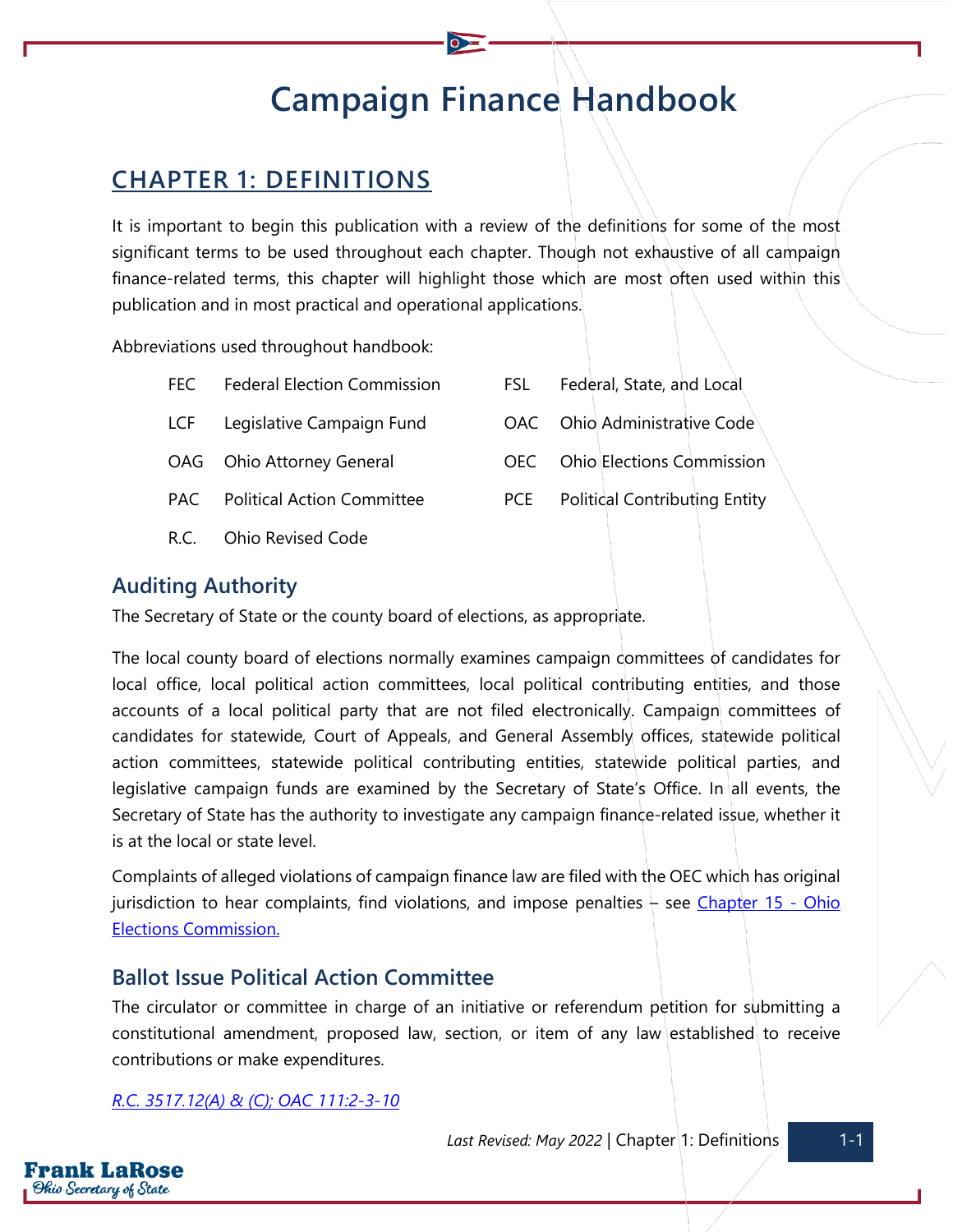# **Campaign Committee**

A candidate or a combination of two or more persons authorized by a candidate to receive contributions and make expenditures.

 $\bullet$ 

A campaign committee is the entity through which funds are raised, spent, and disclosed when candidates run for office.

## *[R.C. 3517.01\(C\)\(1\)](https://codes.ohio.gov/ohio-revised-code/section-3517.01)*

# **Candidate**

A person certified to appear on a ballot or a person who has received contributions or made expenditures or has appointed a campaign treasurer.

The combination of two people running for Governor and Lieutenant Governor is considered a single candidacy.

For purposes of campaign finance law, a write-in candidate is also considered a candidate.

People running for county or state party central committee, presidential electors, national convention delegates, and charter commission members are not candidates and are not subject to campaign finance reporting.

#### *[R.C. 3501.01\(H\),](https://codes.ohio.gov/ohio-revised-code/section-3501.01) [3517.01\(C\)\(3\);](https://codes.ohio.gov/ohio-revised-code/section-3517.01) [64 OAG 1512](https://www.ohioattorneygeneral.gov/getattachment/6d217620-3f75-4f8c-816c-89a2faf83115/1964-1512.aspx)*

# **Cash**

Cash means coined or paper money designated as legal tender and circulated from hand to hand as a medium of exchange.

#### [OAC 111:2-4-05](https://codes.ohio.gov/ohio-administrative-code/rule-111:2-4-05)

# **Contribution**

Except as applied to electioneering communications, a contribution is any of the following, if made for the purpose of influencing the results of an election: a loan, gift, deposit, forgiveness of debt, donation, advance, payment, or transfer of funds or anything of value including a transfer of funds from an inter vivos or testamentary trust or decedent's estate, and the payment by any person other than the person to whom the services are rendered for the personal services of another person, for the purpose of influencing the results of an election.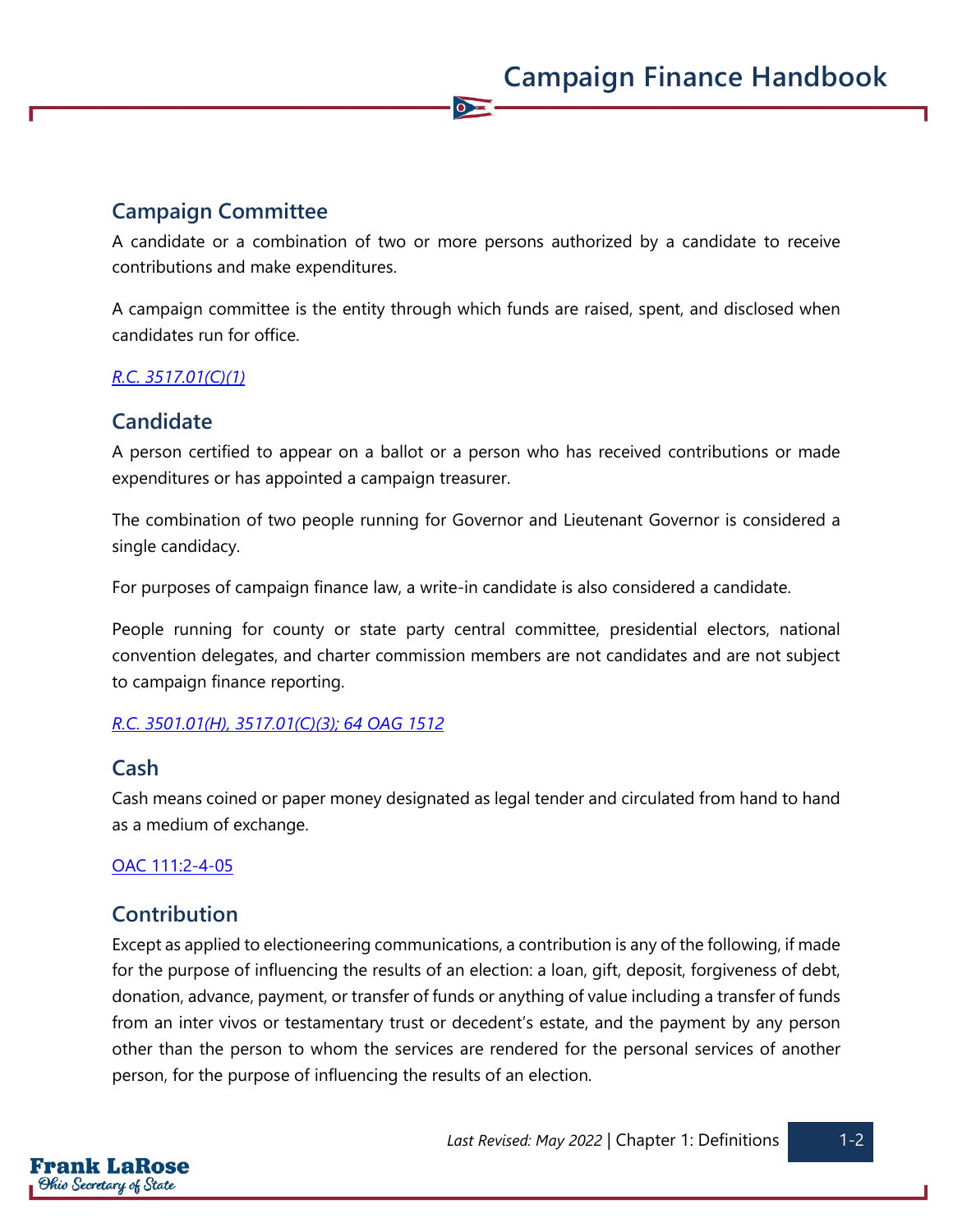A contribution does not include unreimbursed personal expenses of volunteers, ordinary home hospitality, or personal expenses paid for by a candidate from the candidate's personal funds. A contribution is received when any candidate or any agent of a committee or other entity gains possession of it. In-kind contributions are also considered contributions. See "In-Kind Contribution" later in this chapter for more details.

 $\bullet$ 

#### *[R.C. 3517.01\(C\)\(5\),](https://codes.ohio.gov/ohio-revised-code/section-3517.01) [3517.08](https://codes.ohio.gov/ohio-revised-code/section-3517.08)*

Individuals under seven years old are prohibited from making a contribution.

#### *[R.C. 3517.102\(B\)\(1\)\(c\)](https://codes.ohio.gov/ohio-revised-code/section-3517.102)*

## **Cryptocurrency**

Cryptocurrencies, such as Bitcoin, are digital currencies that may be used to pay for goods and services as opposed to U.S. dollars or other government issued currencies.

A committee that receives cryptocurrency must be able to identify the donor and report the asset's value at the time of receipt as an in-kind contribution. The committee must report the total sale price of the cryptocurrency asset when the committee converts the cryptocurrency to cash, and any cost involved in the exchange must be reported as an expenditure.

The Ohio Elections Commission advised, unlike other in-kind contributions that are not included within the terms of  $R.C. 3517.102$  for contribution limit purposes, cryptocurrencies are more fungible than other in-kind contributions and thus must be limited in the same manner as any other contribution.

#### [R.C. 3517.01\(C\)\(16\),](https://codes.ohio.gov/ohio-revised-code/section-3517.01) [1.03;](https://codes.ohio.gov/ohio-revised-code/section-1.03) [2021ELC-03;](https://elc.ohio.gov/opinions-decisions/advisory-opinions/by-year/2021elc03) [AO 2014-02](https://saos.fec.gov/aodocs/2014-02.pdf)

## **Debt**

Goods or services that have been received by or on behalf of the committee for which full payment or reimbursement has not yet been made.

# **Disclaimer**

The portion of a political message that identifies the name of the entity that paid for the item on which the disclaimer appears in a conspicuous place.

A disclaimer must appear on almost everything that is created to influence an election, including electronic messages. That said, individuals acting alone to publish material and certain political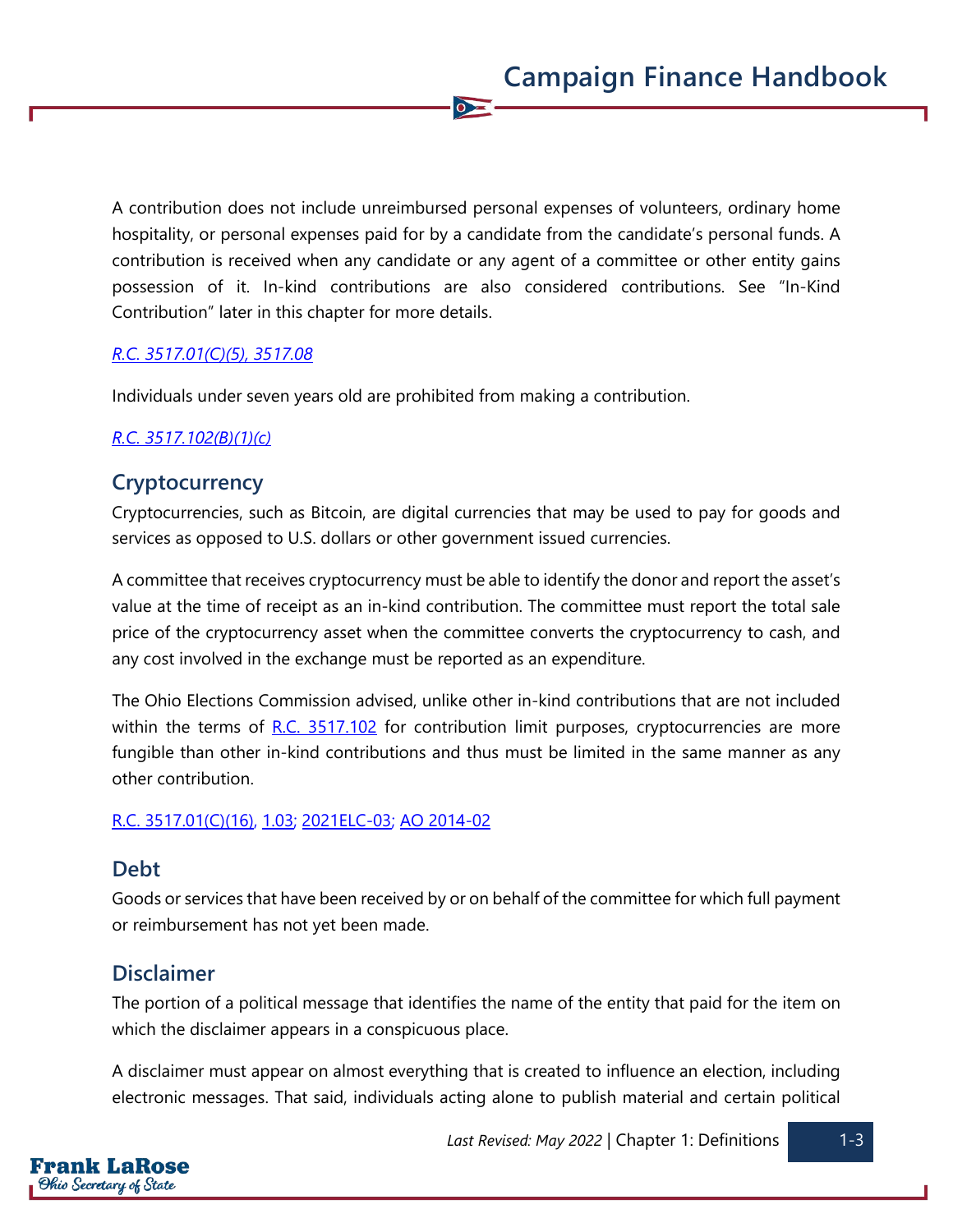action committees limited in size and amount of expenditure activity are not required to include a disclaimer. Candidates are not considered individuals for purposes of the disclaimer requirement and must include a disclaimer unless the item is specifically exempted. Personal correspondence that is not reproduced for distribution does not need a disclaimer.

 $\bullet$ 

See *[Chapter 12 – Disclaimers](https://www.ohiosos.gov/globalassets/candidates/cfguide/chapters/chapter12.pdf)* for more details and the list of exempt items.

#### *[R.C. 3517.105,](https://codes.ohio.gov/ohio-revised-code/section-3517.105) [3517.20;](https://codes.ohio.gov/ohio-revised-code/section-3517.20) [OAC 111:2-4-18;](https://codes.ohio.gov/ohio-administrative-code/rule-111:2-4-18) [OEC Advs. 96ELC-10,](https://elc.ohio.gov/wps/portal/gov/elc/opinions-decisions/advisory-opinions/by-year/96-10) [2012ELC-04](https://elc.ohio.gov/wps/portal/gov/elc/opinions-decisions/advisory-opinions/by-year/2012-04)*

## **Electioneering Communication**

Any broadcast, cable, or satellite communication made between the date a person becomes a candidate and the thirtieth day prior to a primary or general election at which the candidate will be elected to that office, that refers to a clearly identified candidate and is not otherwise considered an "expenditure."

Any person intending to make a disbursement for the direct costs of producing or airing electioneering communications must file a notification of that intent with the Secretary of State before making the disbursement.

Electioneering communication does not include web-based communication, print media, printed materials, or telephone communications.

#### *[R.C. 3517.1011;](https://codes.ohio.gov/ohio-revised-code/section-3517.1011) [OAC 111:2-3-09](https://codes.ohio.gov/ohio-administrative-code/rule-111:2-3-09)*

#### **Expenditure**

The disbursement or use of a contribution to influence the results of an election or for making a charitable donation.

#### *[R.C. 3517.01\(C\)\(6\),](https://codes.ohio.gov/ohio-revised-code/section-3517.01) [3517.08\(G\)](https://codes.ohio.gov/ohio-revised-code/section-3517.08)*

## **Foreign Nationals**

Foreign governments, foreign corporations, foreign partnerships, or an individual who is not a citizen of the United States and who is not lawfully admitted for permanent residence.

Foreign nationals are prohibited from making political contributions to influence any candidate election. Candidates, campaign committees, and all other political entities are prohibited from soliciting or accepting anything – including a monetary contribution, in-kind contribution, or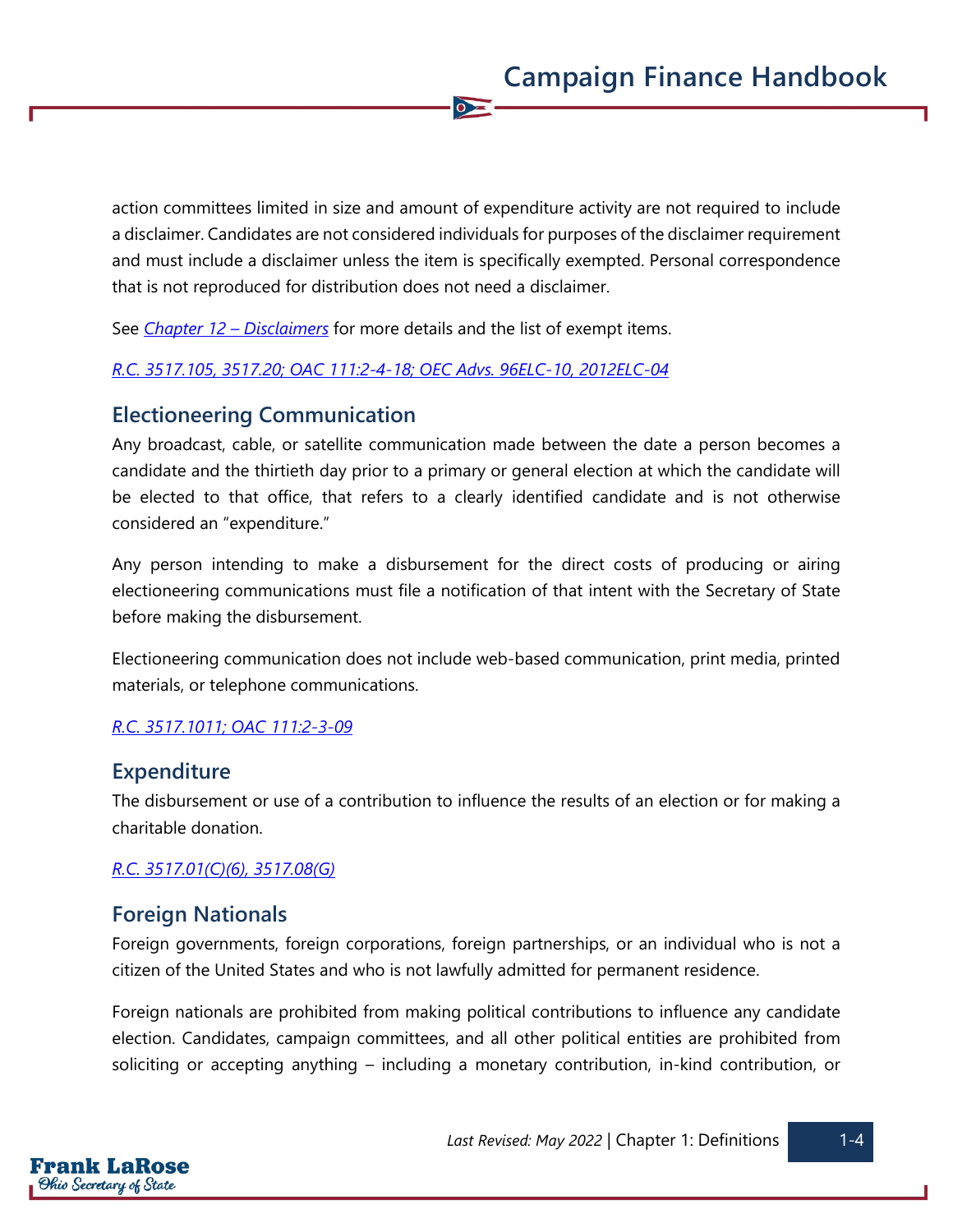independent expenditure – from a foreign national. Immigrants with a green card may make political contributions.

 $\bullet$ 

#### *[R.C. 3517.13\(W\);](https://codes.ohio.gov/ohio-revised-code/section-3517.13) [2 U.S.C. 441e](https://law.justia.com/codes/us/2001/title2/chap14/subchapi/sec441e)*

# **Gift**

A "gift" is the terminology given to the source of funding for the Restricted Fund and Building Fund of a state or county political party, and the Levin Fund of a state political party. Since these accounts cannot be used to support or oppose any particular candidate, the term "contribution" is not an appropriate description for the income on these accounts.

# **In-Kind Contribution**

Anything of value, other than money, that is used to influence the results of an election or is transferred to or used in support of or opposition to a candidate or political committee.

To qualify as an in-kind contribution, the item or service must have been made with the consent of, in coordination, cooperation, or consultation with, or at the request or suggestion of, the benefited candidate, committee, fund, party, entity, or their authorized agents. In-kind contributions received are considered a form of a contribution, and therefore, subject to all laws or rules on contributions.

Examples include postage, signs, receiving office space without paying rent, the assistance of personnel compensated by a third party, or the purchase of media advertising by a third party on behalf of a committee.

#### *[R.C. 3517.01\(C\)\(16\)](https://codes.ohio.gov/ohio-revised-code/section-3517.01)*

# **Independent Expenditure**

An expenditure made to advocate the election or defeat of a candidate or a ballot issue without the consent of, and not in coordination, cooperation, or consultation with, or at the request or suggestion of, the candidate, campaign committee, ballot issue, or their authorized agents.

#### *[R.C. 3517.01\(C\)\(17\);](https://codes.ohio.gov/ohio-revised-code/section-3517.01) [3517.105\(C\);](https://codes.ohio.gov/ohio-revised-code/section-3517.105) [OAC 111:2-2-01](https://codes.ohio.gov/ohio-administrative-code/rule-111:2-2-01)*

Any expenditure by a political party to finance communications advocating the election or defeat of a candidate for judicial office shall be deemed to be an independent expenditure. Thus, the benefiting judicial candidate campaign committee has no requirement to disclose the cost of the communications.

*[R.C. 3517.105\(D\)](https://codes.ohio.gov/ohio-revised-code/section-3517.105)*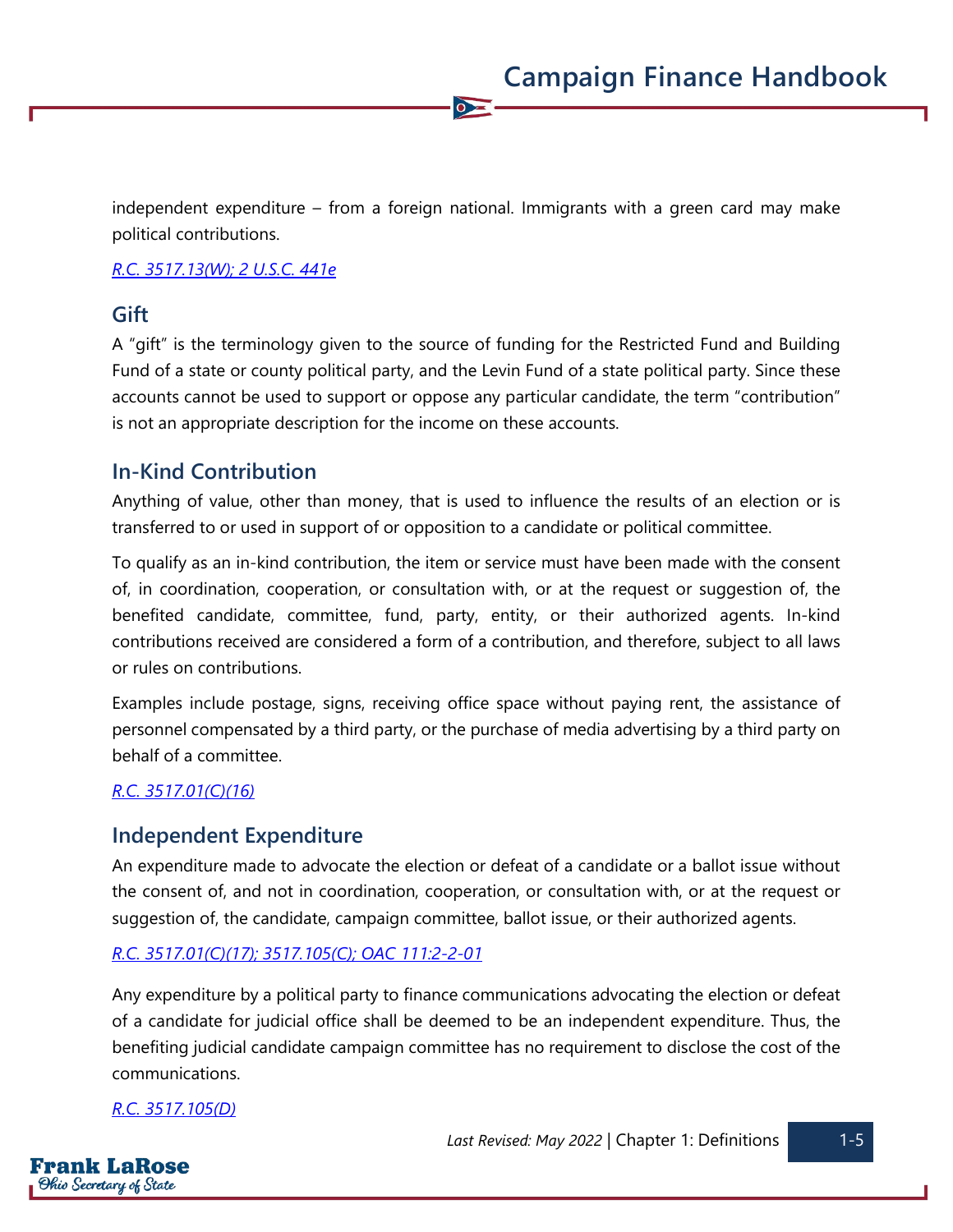# **Legislative Campaign Fund**

A fund established as an auxiliary of a state political party and that is associated with one of the caucuses of the General Assembly.

 $\bullet$ 

### *[R.C. 3517.01\(C\)\(15\)](https://codes.ohio.gov/ohio-revised-code/section-3517.01)*

#### **Loan**

Money received and deposited into a committee's bank account for which repayment is expected.

A loan is a contribution made by a guarantor as long as it remains unpaid. For campaign finance reporting purposes, a loan is considered a contribution and is therefore subject to contribution limits. A loan made by a bank or other lending institution is not considered a contribution.

#### *[OAC 111:2-1-03,](https://codes.ohio.gov/ohio-administrative-code/rule-111:2-1-03) [OEC Adv. 98ELC-03](https://elc.ohio.gov/wps/portal/gov/elc/opinions-decisions/advisory-opinions/by-year/98-03)*

# **Multi-beneficiary Campaign Committee**

A single campaign committee formed to represent multiple candidates seeking the same office at the same election.

When a board, commission, or other similar body of elected officials has multiple open positions at the same election, two or more candidates may join and form a multi-beneficiary campaign committee to act as their sole campaign committee.

The number of candidates may not exceed the number of open positions on the board, commission, or other similar body of elected officials.

#### *[R.C. 3517.081\(B\)](https://codes.ohio.gov/ohio-revised-code/section-3517.081)*

# **Ohio Elections Commission**

A body empowered to hear alleged violations of campaign finance law in [R.C. 3517.08 -](https://codes.ohio.gov/ohio-revised-code/chapter-3517) 3517.13, [3517.17, 3517.18, 3517.20](https://codes.ohio.gov/ohio-revised-code/chapter-3517) - 3517.22, [3599.03,](https://codes.ohio.gov/ohio-revised-code/section-3599.03) and [3599.031](https://codes.ohio.gov/ohio-revised-code/section-3599.031) and to give advisory opinions on campaign finance law. Comprised of seven members, the commission has 3 Democrats, 3 Republicans, and 1 member unaffiliated with a political party.

#### *[R.C. 3517.152,](https://codes.ohio.gov/ohio-revised-code/section-3517.152) [3517.153,](https://codes.ohio.gov/ohio-revised-code/section-3517.153) [elc.ohio.gov](https://ohiosos-my.sharepoint.com/personal/bkatz_sos_state_oh_us/Documents/Desktop/Handbook%20Pre-Legal/elc.ohio.gov)*

Although a board of elections, the Secretary of State's Office, or an individual may file a campaign finance related complaint, only the OEC may find a violation of campaign finance law and impose a penalty. Please see [Chapter 15, Ohio Elections Commission](https://www.ohiosos.gov/globalassets/candidates/cfguide/chapters/chapter15.pdf) for more information.

The Ohio Elections Commission can be reached at 614.466.7090 or ethics@ethics.ohio.gov.

Last Revised: May 2022 | Chapter 1: Definitions 1-6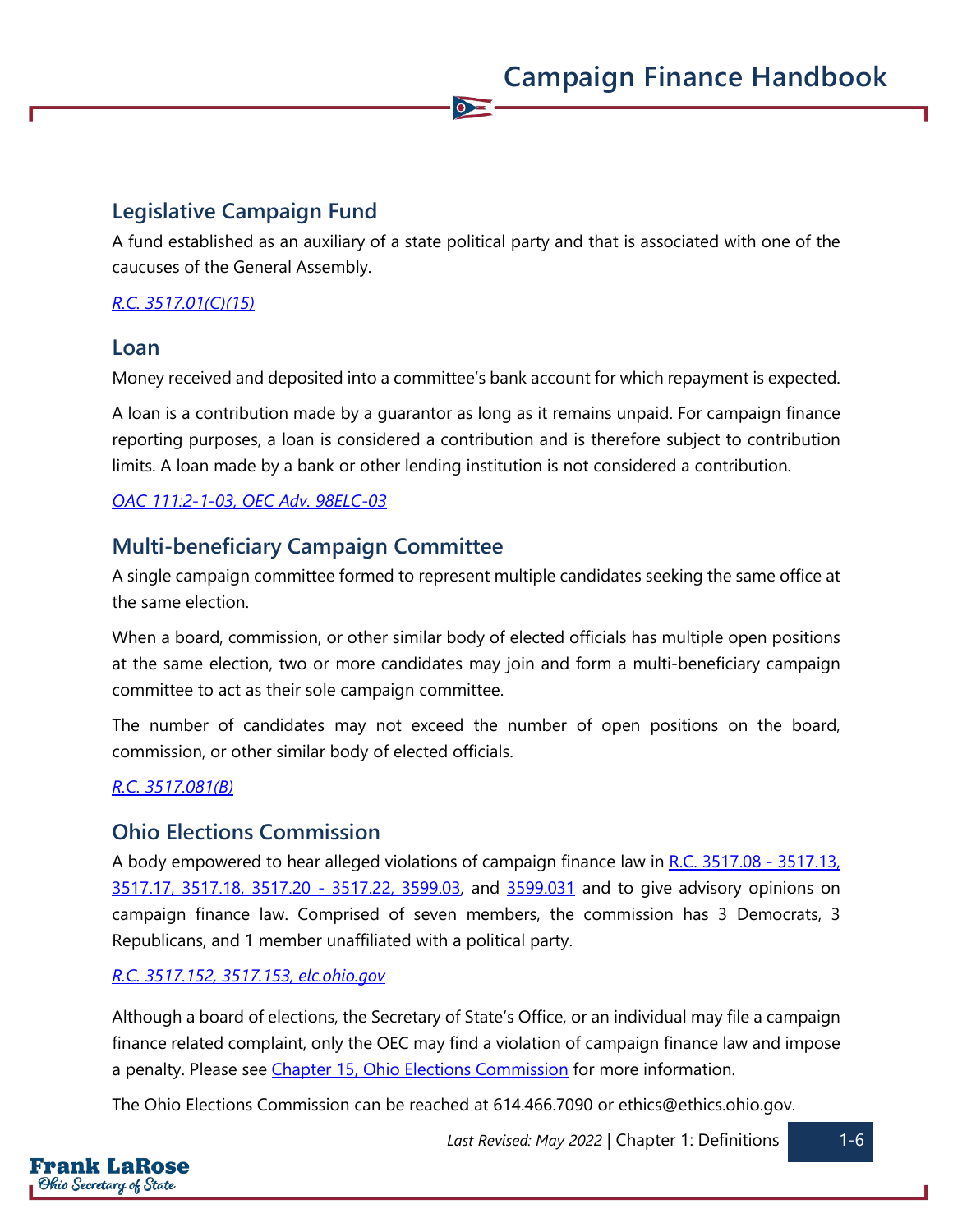# **Other Income**

Other income means a loan, investment income, or interest income. Money returned to the committee account, including a credit or refund, the sale of an asset, or an outstanding check that has not cleared within a reasonable time are also reported as other income.

 $\sum$ 

Contributions that are other income must be itemized separately from all other contributions.

#### [R.C. 3517.10;](https://codes.ohio.gov/ohio-revised-code/section-3517.10) [OAC 111:2-4-16](https://codes.ohio.gov/ohio-administrative-code/rule-111:2-4-16)

# **Political Action Committee (PAC)**

A combination of two or more persons, the primary or major purpose of which is to support or oppose any candidate, political party, or issue, or to influence the result of any election through express advocacy.

A PAC does not include candidate committees, legislative campaign funds, political parties, political contributing entities, or political clubs.

To determine whether a purpose is a primary or major purpose, the following should be considered:

- Whether the combination of two or more persons receives money or any other thing of value in a common account for the specific purpose of supporting or opposing any candidate, political party, legislative campaign fund, political action committee, political contributing entity, or ballot issue;
- Whether the combination of two or more persons has or will make a continuing pattern of expenditures from a common account to support or oppose any candidate, political party, legislative campaign fund, political action committee, political contributing entity, or ballot issue;
- Whether the combination of two or more persons constitutes an entity that did not exist prior to supporting or opposing any candidate, political party, legislative campaign fund, political action committee, political contributing entity, or ballot issue; and
- Whether the total dollar value of the combination of two or more persons' activity described in the above paragraphs during a calendar year exceeds \$100.

#### *[R.C. 3517.01\(C\)\(8\);](https://codes.ohio.gov/ohio-revised-code/section-3517.01) [OAC 111:2-1-02\(K\)\(1\)](https://codes.ohio.gov/ohio-administrative-code/rule-111:2-1-02)*

A "combination of two or more persons" does not include persons making separate individual contributions to the same campaign committee, political party, or other entity.

#### *[OAC 111:2-1-02\(K\)\(2\)](https://codes.ohio.gov/ohio-administrative-code/rule-111:2-1-02)*

Last Revised: May 2022 | Chapter 1: Definitions 1-7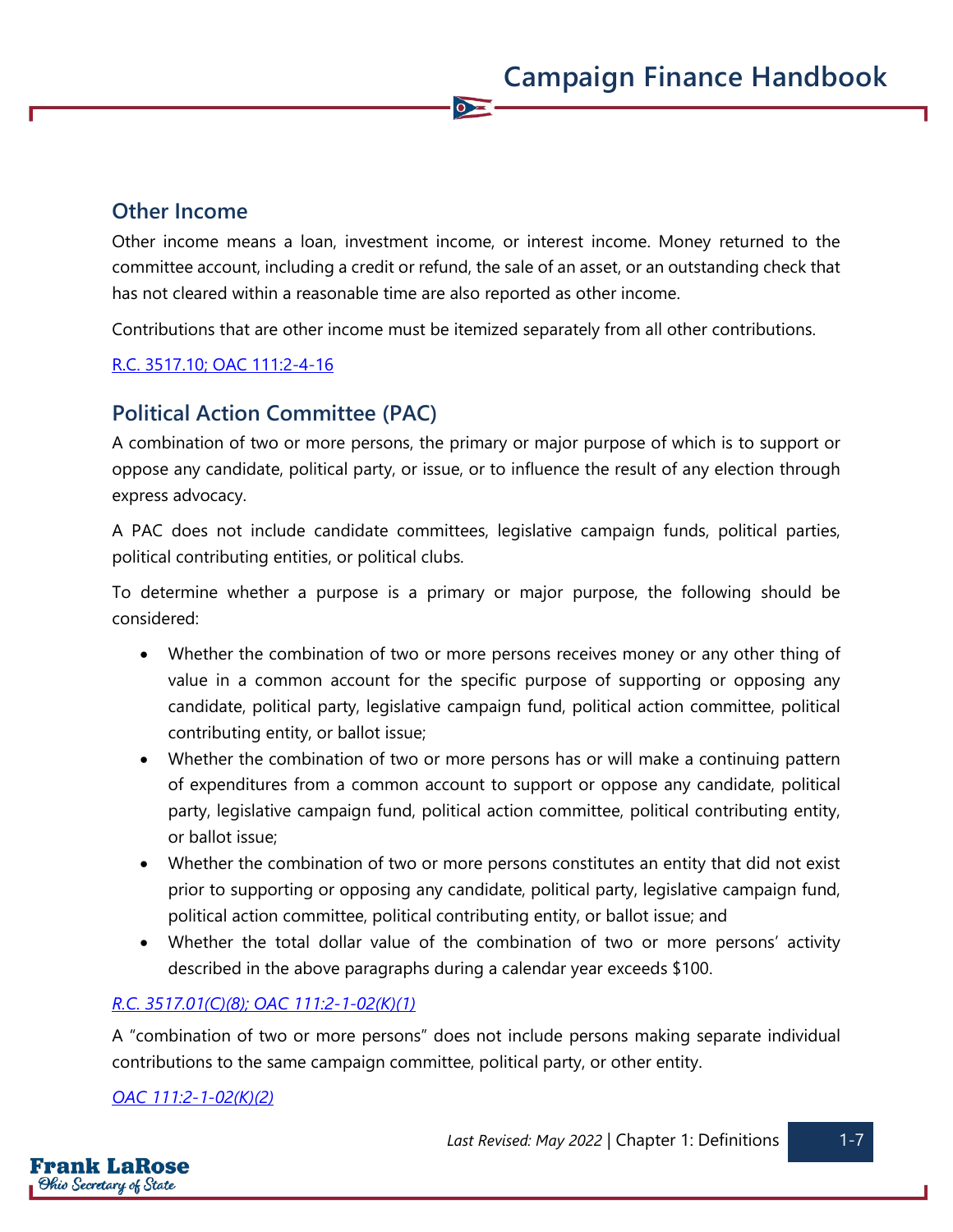# **Political Club**

An organization excluded from the definition of a "political action committee" and having these attributes:

 $\bullet$ 

- Is formed primarily for social purposes;
- Consists of 100 members or less;
- Has officers and periodic meetings;
- Maintains less than \$2,500 in its treasury at all times; and
- Makes no more than \$1,000 in total contributions per calendar year.

Despite its name, a "political club" is not necessarily required to have any affiliation with any political party.

#### *[R.C. 3517.01\(C\)\(8\)\(b\);](https://codes.ohio.gov/ohio-revised-code/section-3517.01) [OAC 111:2-1-02\(L\)](https://codes.ohio.gov/ohio-administrative-code/rule-111:2-1-02)*

# **Political Contributing Entity**

Any entity, including a corporation or labor organization that may lawfully make contributions and expenditures to influence the outcome of an election.

Only labor organizations may make contributions and expenditures in accordance with the decision in *UAW et al. v. Philomena, et al. (1998) 121 Ohio App. 3d 760 (10th District).* Corporations may not be PCEs.

## *[R.C. 3517.01\(C\)\(25\)](https://codes.ohio.gov/ohio-revised-code/section-3517.01)*

# **Political Party**

A political party is any group of voters that garners and maintains at least 3% of the total vote in a gubernatorial or presidential election, or properly files party formation petitions.

Along with having a statewide party apparatus, political parties may have separate, local organizations in each of Ohio's 88 counties.

## *[R.C. 3517.01\(A\)](https://codes.ohio.gov/ohio-revised-code/section-3517.01)*

## **Treasurer**

An individual appointed by a candidate, political action committee, political contributing entity, political party, or legislative campaign fund to receive, deposit and disclose contributions, make and disclose expenditures, and file periodic reports of campaign finance activity.